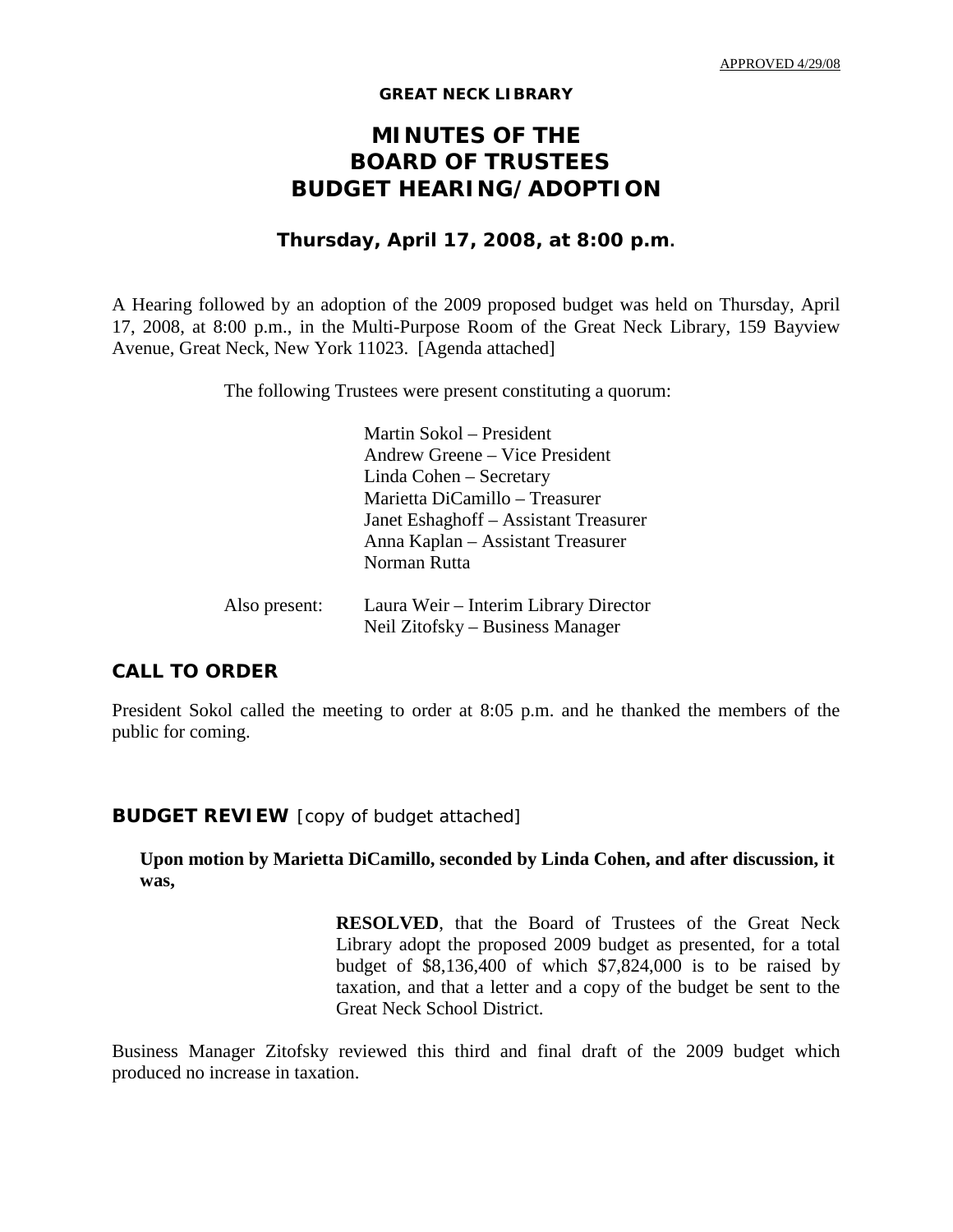\_\_\_\_\_\_\_\_\_\_\_\_\_\_\_\_

The differences between the second and third draft were identified as \$3,300 increase in the salary line to fill a four-hour per week vacancy in the Business Office and \$5,100 increase in Employee Benefits for employees' health insurance, totaling \$8,400. Based on the report from NYS Civil Service for 2009 received after the second budget workshop, the employees' health insurance budget line needed to be bumped up by another \$5,100. These two items added up to \$8,400. To offset this, \$5,000 was taken from periodicals and \$3,400 from the software lines of the Library Materials and Programs budget which allowed the proposed 2009 budget to remain flat.

\_\_\_\_\_\_\_\_\_\_\_\_\_\_\_\_\_\_\_\_\_\_\_\_\_\_\_\_\_\_\_\_\_\_\_\_\_\_\_\_\_\_\_\_\_\_\_\_\_\_\_\_\_\_\_\_\_\_\_\_\_\_\_\_\_\_\_\_\_\_\_\_\_\_\_\_\_

Trustee Greene inquired whether or not there would be a discussion regarding the retained surplus. This item will be on the agenda for the next Finance Committee meeting, which the auditor will be attending. The Finance Committee will then come up with a recommendation to be presented to the Board.

Trustee Rutta inquired whether any of the surplus would be used to reduce the tax rate. A vote tonight on the budget would preclude a reduction to the tax rate because the proposed budget will be submitted to the School District the following day. The Business Manager was not given any directive at the prior two budget workshops concerning a cut in the tax rate.

Trustee DiCamillo assured everyone that the Board has an obligation to disclose the surplus and discuss it. To that effect, an article will appear in the Library's newsletter identifying the surplus and fully explaining how it came about.

The Board also has to address and come up with guidelines on how much of a surplus should be held over in unallocated funds.

Trustee DiCamillo thanked the Business Manager for the work that he put into the budget, the manner in which he operated and his congeniality.

*Public Comments: Karen Rubin, Ralene Adler, Marianna Wohlgemuth*

**VOTE:** Yes – 7 (Cohen, DiCamillo, Eshaghoff, Greene, Kaplan, Rutta, Sokol) *MOTION CARRIED UNANIMOUSLY*

# **ADJOURNMENT**

On motion by Marietta DiCamillo and seconded by Linda Cohen, the meeting was adjourned at 8:55 p.m.

Respectfully submitted,

Linda Cohen **Secretary**